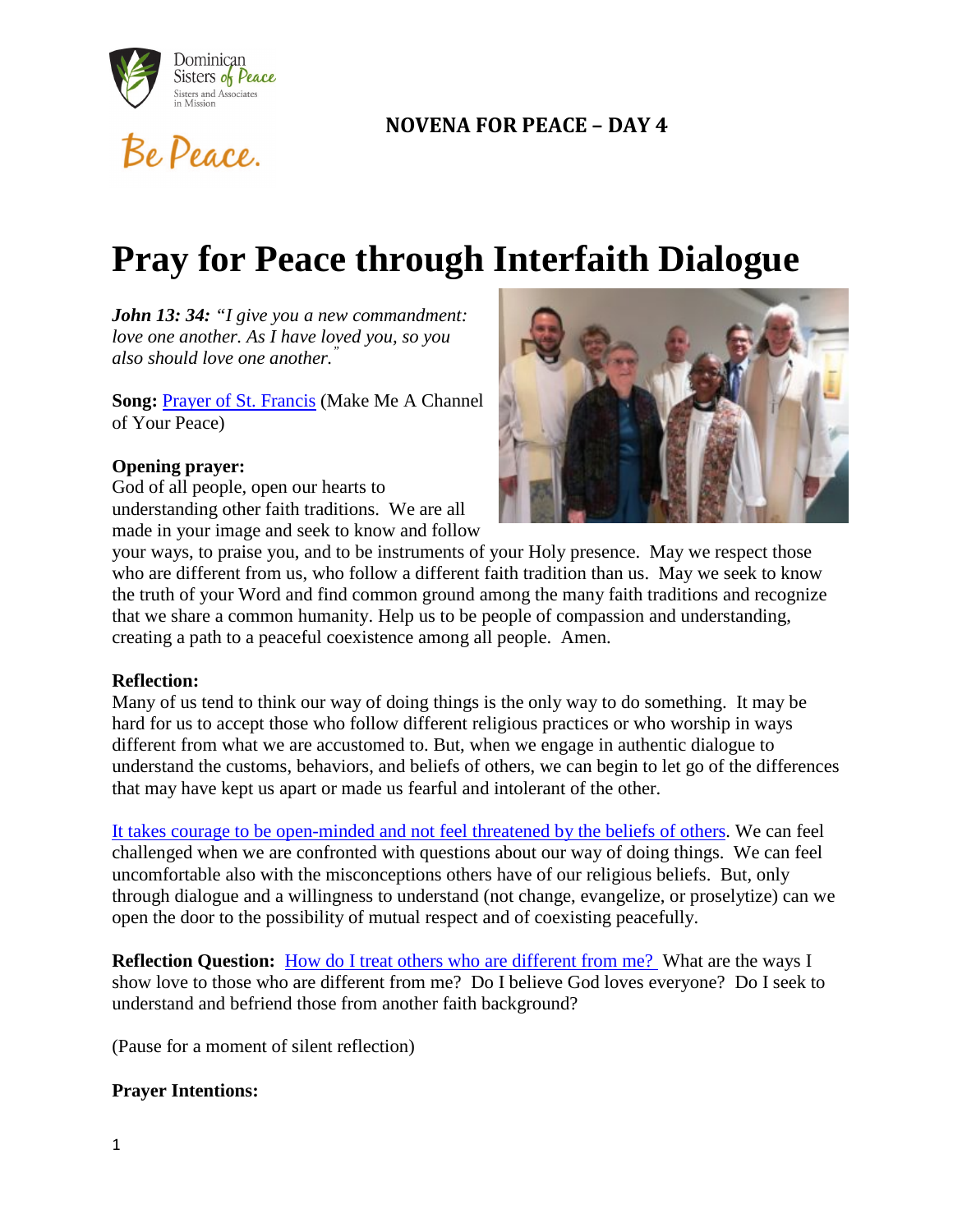- *Holy Spirit, Come*. Help us to be open-minded and understanding of those whose faith traditions are different from our own. Holy Spirit, hear us.
- *Holy Spirit, Come.* Fill us with a spirit of mutual respect in our interactions with people of other faith traditions. Holy Spirit, fill us.
- *Jesus, our Savior*. Deliver us from saying and doing things that demean others and denigrate their beliefs. Holy Spirit, deliver us.
- *God our Redeemer*. Forgive people who are intolerant of people of other faith traditions. Forgive us for not always speaking up to prevent harmful outcomes. Holy Spirit, forgive us.
- *God of Creation*, teach us to value the dignity of each person and care for each other as you care for us. Holy Spirit, teach us.

# **Closing Prayer:**

The following prayer authored by Christian, Jewish and Muslim clergy was used in many places in inter-religious worships around the time of the Gulf War in 1991:

Eternal God, Creator of the universe, there is no God but You. Great and wonderful are Your works, wondrous are your ways. Thank You for the many splendored-variety of Your creation. Thank You for the many ways we affirm Your presence and purpose, and the freedom to do so. Forgive our violation of Your creation. Forgive our violence toward each other. We stand in awe and gratitude for Your persistent love for each and all of Your children: Christian, Jew, Muslim, as well as those with other faiths. Grant to all and our leaders attributes of the strong; mutual respect in words and deed, restraint in the exercise of power, and the will for peace with justice, for all. Eternal God, Creator of the universe, there is no God but You. Amen.

*Reprinted from the World Council of Churches website at:* 

[https://www.oikoumene.org/en/resources/documents/wcc-programmes/interreligious-dialogue](https://www.oikoumene.org/en/resources/documents/wcc-programmes/interreligious-dialogue-and-cooperation/interreligious-trust-and-respect/prayer-for-peace-by-christian-jewish-and-muslim-clergy)[and-cooperation/interreligious-trust-and-respect/prayer-for-peace-by-christian-jewish-and](https://www.oikoumene.org/en/resources/documents/wcc-programmes/interreligious-dialogue-and-cooperation/interreligious-trust-and-respect/prayer-for-peace-by-christian-jewish-and-muslim-clergy)[muslim-clergy](https://www.oikoumene.org/en/resources/documents/wcc-programmes/interreligious-dialogue-and-cooperation/interreligious-trust-and-respect/prayer-for-peace-by-christian-jewish-and-muslim-clergy)

**Dominican Blessing:** May God the Creator bless us, May God Redeemer heal us and May God, the Holy Spirit, fill us with peace.

**Suggested Practice**: I commit myself today to be accepting of those whose faith traditions are different from me and to finding ways to be welcoming to everyone I meet.

Join us to Be Peace, Build Peace, and Preach Peace. You can reach us via email at vocation@oppeace.org